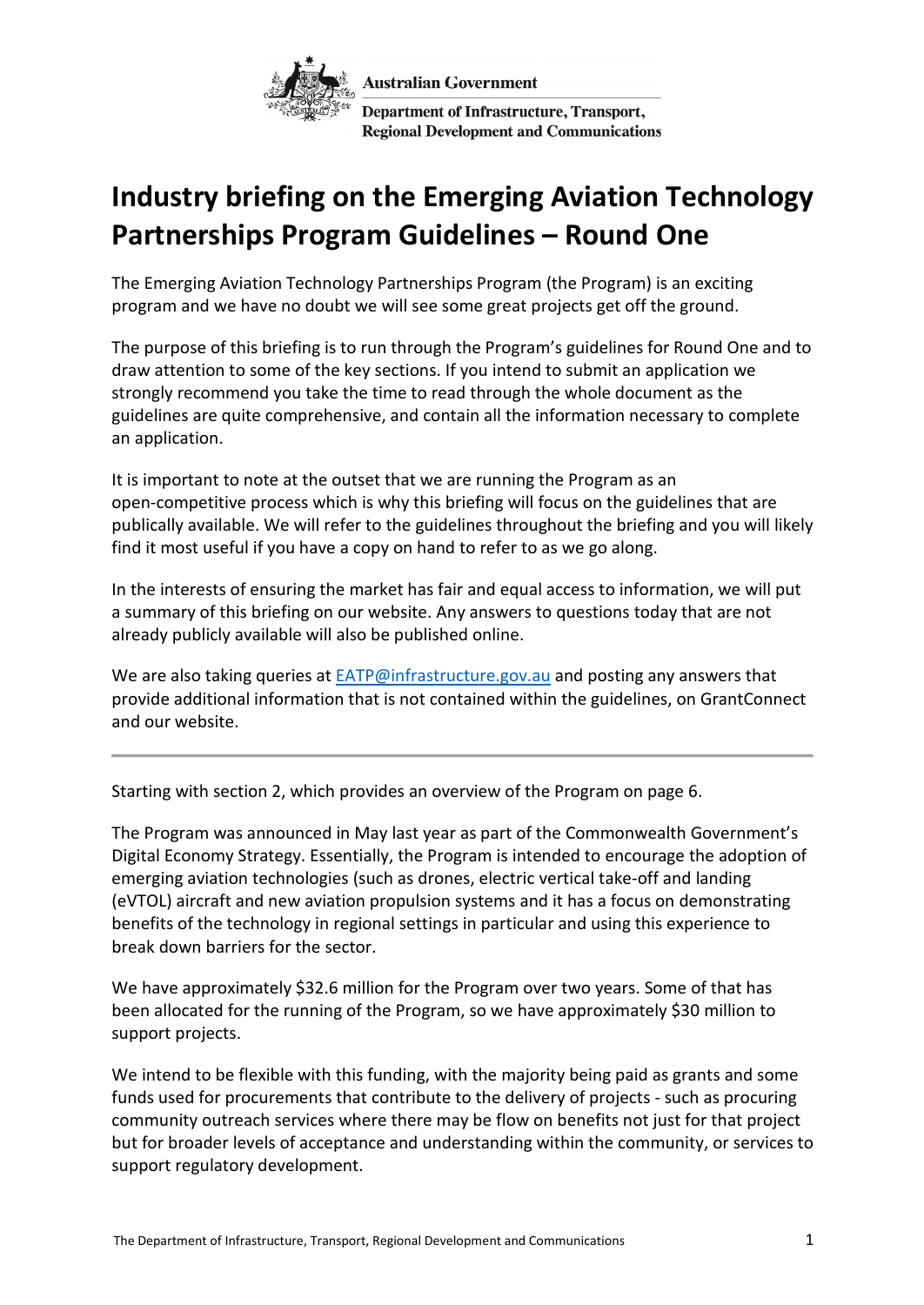**Department of Infrastructure, Transport, Regional Development and Communications** 

The Program has two rounds and we have nominally allocated half the funding for each round, so approximately \$15 million per round, and again nominally allocated a split between the grants and procurement funding.

The exact split between rounds and between grants and procurements will be dependent on the applications we receive under round one. This is an innovative program, and we don't want to constrain innovation by enforcing hard and fast arbitrary figures, we want to keep it as flexible as possible.

As the name suggests, this is a 'partnerships' program and not a straightforward grants program and rather than providing grants and playing a purely administrative role, we are looking to work with grantees during the delivery of projects. This will be expanded on when we get to section 10.2

Specific objectives and outcomes for the Program can be found at sections 2.1 and 2.2 respectively on page 7 of the guidelines. At section 2.3 on page 7, you will find the Program's five focus areas which include scope for both research and development and the establishment of operational trials.

While the focus areas are distinct, we acknowledge that there may be some overlap between them and applications may target more than one focus area or an applicant may wish to prepare separate applications for different focus areas.

As mentioned earlier, the Program has two rounds and section 2.5 on page 9 provides information on the likely funding and timing of round two. The scope and the exact timing for the release of Round Two will be determined once the selection process for Round One is complete and the Guidelines for Round Two will be made available on GrantConnect and the Department of Infrastructure, Transport, Regional Development and Communications' website, following similar processes to Round One.

Section 3.1 on page 10 provides information on grants available.

There is no minimum or maximum grant amount, the amount of each approved grant will depend on the scope and complexity of the proposed project and will be proportional to the contribution of the project towards the Program's objectives.

The only cap we are working to is the total funding for the Program which is approximately \$30 million. While we have a notional figure per round, this is a fluid figure that will be dependent on the applications we receive.

We will seek to address each focus area when recommending proposals to the decision maker for approval, who in this case is the Minister for Infrastructure, Transport and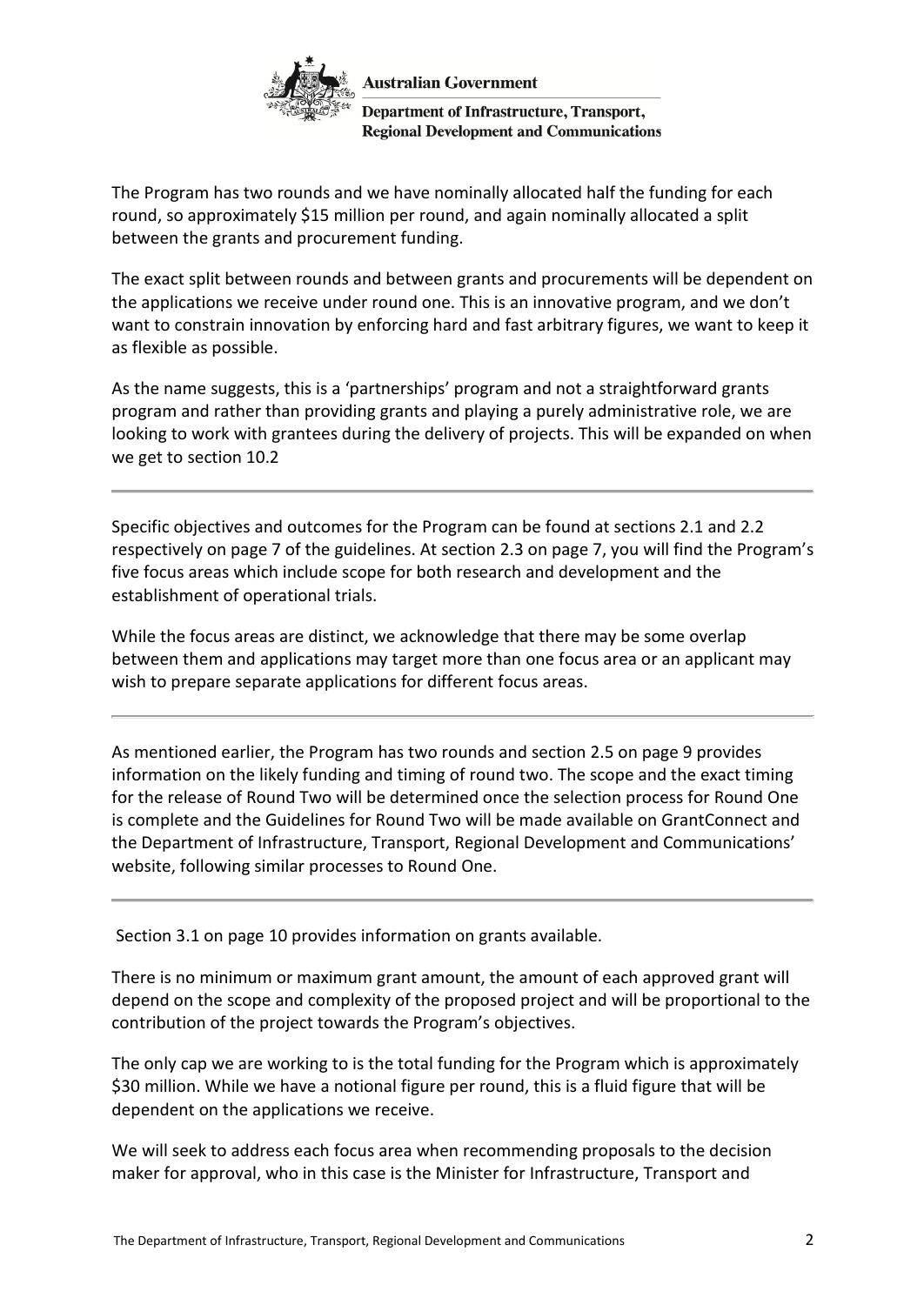**Department of Infrastructure, Transport, Regional Development and Communications** 

Regional Development, the Hon Barnaby Joyce, but we don't have any specified targets per focus area or per jurisdiction. We will be guided by the applications received and aim to select projects that will bring most benefit to the sector as a whole.

Section 3.1 also provides information on co-contributions which is something we've received a few queries on. As stated in the guidelines, applicants are not required to financially contribute towards the project however, are encouraged to do so and should note the nature of any co-contribution as part of the application as this is something we will take into consideration during the merit assessment – you will note there is a merit criterion at 6.2 that covers funding contribution.

We have included some caveats around funding in that we cannot fund projects if the same activity has previously received funding. To give an example, if you received funding through a different Commonwealth program to conduct research at an earlier stage of the project and are now seeking funding to conduct a trial – that would be acceptable. But if you have already received Commonwealth funding to conduct a particular trial in a particular location we wouldn't also be able to fund that same trial.

The last point to highlight in this section is that we may seek to discuss or refine project scope and funding sought with an applicant before making recommendations to the decision maker.

As this is a competitive process, we would only do this for highly ranking projects that we intend to recommend to the Minister; there would be no disadvantage to applications already rated as unsuitable. These types of discussion would enable us to maximise the funding we have available and ultimately achieve the best outcomes for the sector. While this would help inform out recommendations to the Minister, these discussions would not guarantee that an applicant is successful as ultimately the Minister has final decision making power.

Section 3.2 on page 10 covers the grant period and flags that we have in-principle agreement to extend the Program end date beyond 30 June 2023. When the Program was announced in May last year, it received funding across two years from 2021-22 to 2022-23. In line with this two-year funding allocation, we have noted that applicants may plan for projects spanning up to two years. The exception to this is that some research projects may need to conclude earlier to feed into Round Two.

We hope to confirm the end date as soon as possible and will provide any update on GrantConnect and our website so please do keep checking in to ensure you receive these updates.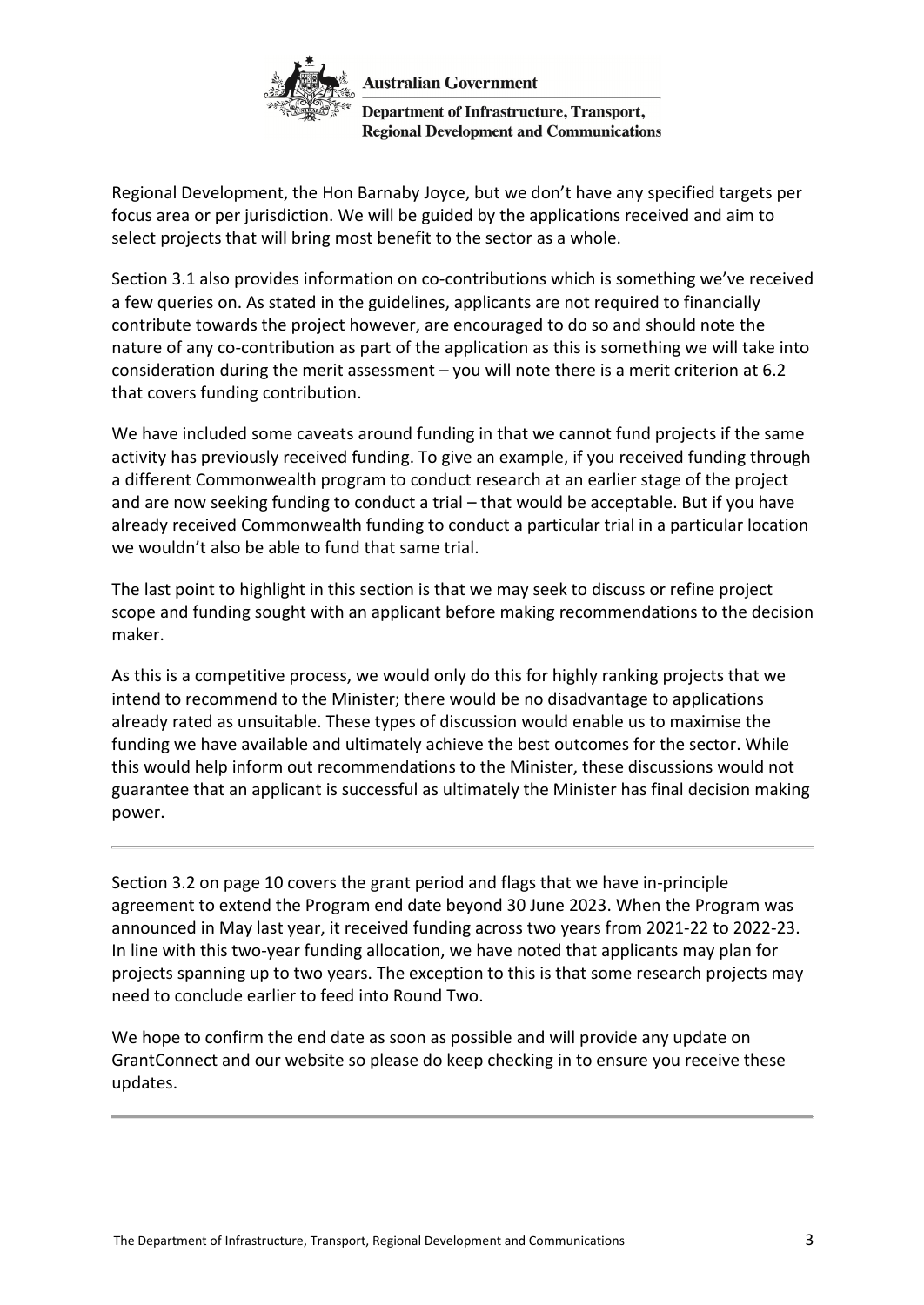**Department of Infrastructure, Transport, Regional Development and Communications** 

The next key section is section  $4 -$  Eligibility criteria from page 11 to 13. This section provides a list of who is and isn't eligible to apply as well as eligible locations, grant activities and expenditure.

One point to draw attention to here is section 4.1 which outlines that both companies incorporated in Australia as well as foreign corporations are eligible to apply as long as any foreign corporation can demonstrate how funding will benefit the Australian sector. This is part of the merit assessment also covered at section 6.3.

We very much welcome international players, but are also very keen for investments to be realised in, and benefit, the local economy.

From pages 13 to 15, you will find the merit criteria which is section 6. We encourage you to familiarise yourself with this section and ensure you address all of the criteria relevant to the focus area or areas that you are addressing in your application.

You will see some of the criterion apply to all focus areas and some of the criterion only apply to certain focus areas.

You will also see that each criterion has a number of sub-criterion. When we are undertaking the merit assessment, we will consider and score each sub-criterion so it is important you address each in your application.

Information on how to apply can be found at section 7 which begins on page 15.

This section details what you need to include with your application, how to submit your application and also lists the attachments that are required.

Given the nature of the Program and the range of projects we may receive from potentially straightforward research projects to more complex trial projects, the level of complexity and detail of the supporting documentation should be proportionate to the project. We don't expect to see a 20-page project management plan for a small research project and likewise we don't expect to see a 2-page project management plan for a complex trial.

Section 8, beginning on page 18, provides information on the assessment process. Essentially it's a three-part process which includes a preliminary assessment by the Program's team to determine eligibility and assess merit, then a formal merit assessment of all eligible application by an Assessment Committee, and then a final decision being made by the Minister upon recommendation by the Assessment Committee.